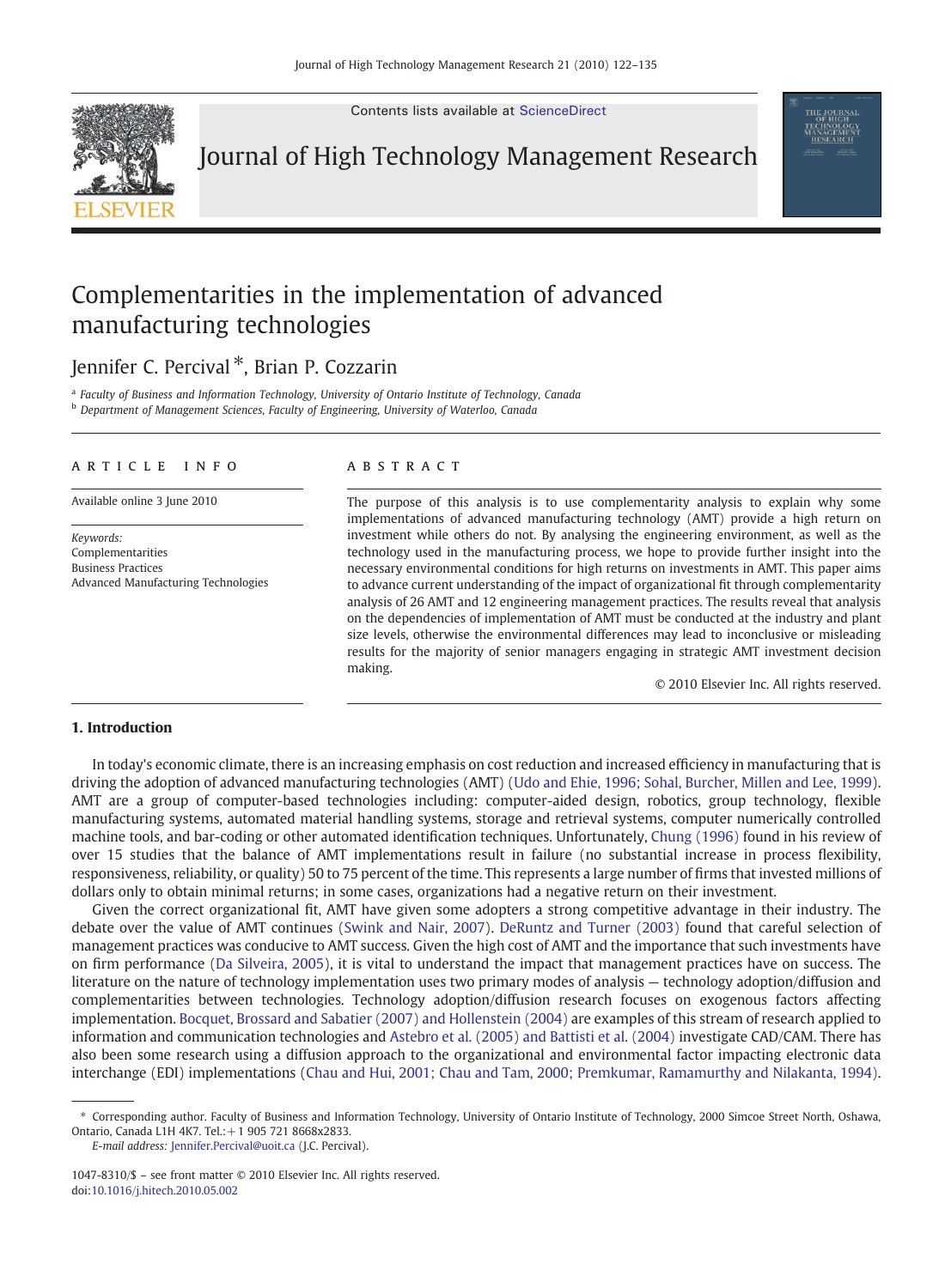These studies consider internal aspects of the organization such as infrastructure and prior experience, as well as external variables such as the market conditions and support networks [\(Kuan and Chau, 2001](#page--1-0)). These studies do not consider specific organizational practices which significantly influence the value the can be derived from the technologies due to their impact on technology usage. The studies also focus on a specific system or technology and do not consider the interaction between the various systems in the organization.

By using the complementarity approach as conducted in this study, it is easier to measure the impact of AMT adoption and organizational changes together. Fundamentally, the impact of complementarity means that there is a marked benefit for making simultaneous changes involving AMT and organizational practices together. When AMT and practices are not complementary the implication is that a new "cost saving" measure may result in the opposite effect. This type of study identifies the interaction effects between the various forms of AMT and engineering management practices in order to identify the optimal technologyorganizational fit. Complementarity analysis does not focus on longitudinal diffusion of the technologies but on the impact these technologies and their interaction with other variables has on a value measure such as productivity or profitability. By better understanding the AMT-engineering management practice fit, senior managers will be able to make more informed AMT investment decisions to better match their technology investments, engineering management practices, and strategic goals [\(Goodhue and Thompson, 1995](#page--1-0)).

The purpose of this study is to aid senior managers in making strategic AMT investment decisions by identifying complementarities between installed advanced manufacturing technologies and engineering management practices in order to obtain an improved AMT-organizational fit. If AMT and engineering management practices were standard inputs into the manufacturing process (i.e. continuous variables such as labor, energy and materials) we could simply use standard economic techniques such as the elasticity of substitution, to measure interaction effects. Since AMT adoption and management practice adoption are binary variables another technique has to be used. We apply the theory of complementarity [\(Milgrom and Roberts,](#page--1-0) [1990, 1995](#page--1-0)) to a performance function. This study advances current knowledge on the impact of technology-organizational fit by analyzing 26 forms of AMT and 12 engineering management practices while previous research has been restricted to only one or two forms of AMT and one or two internal organizational variables.

The paper is organized as follows. In Section 2 we discuss the theory behind complementarity and summarize previous research. In Section [3](#page--1-0) we propose hypotheses about the complementarities that we expect to find in this research. Section [4](#page--1-0) discusses the data and in Section [5](#page--1-0) the econometric model is presented. Section [6](#page--1-0) presents the results. Finally, Section [7](#page--1-0) draws conclusions and gives recommendations for future research.

#### 2. Complementarities: measurement and practice

#### 2.1. Measurement of complementarities

For a succinct definition of complementarities in this journal, the reader is directed to [Cassiman and Veugelers \(2006\)](#page--1-0), as a consequence the discussion here will be brief. To measure complementarity between binary variables discrete comparisons are a necessity. Traditional economic techniques (e.g. elasticity of substitution C.f. [Blackorby and Russel, 1989](#page--1-0)) cannot be used for discrete variables and so lattice theory is employed instead. Lattice theory enables the optimization of functions over a partially ordered set to identify complementarities [\(Milgrom and Roberts, 1990; Topkis, 1978\)](#page--1-0). Two elements are complementary in the objective function if they satisfy the supermodularity restrictions, meaning that increasing both values at once has a greater return than increasing each variable one at a time [\(Milgrom and Roberts, 1995](#page--1-0)). This technique is important as it permits us to obtain clear comparative statics results in order to interpret observed changes in firm practices ([Milgrom and Roberts, 1995](#page--1-0)). That is the underlying approach that we use in this study.

#### 2.2. Complementarities in the literature

Identifying complementary AMT increases the benefit of implementing technologies in groups e.g., the introduction of CAD/CAM technology makes it cheaper to improve products and design new ones. Existing literature on technology diffusion virtually ignores the impact of organizational design and practices on the adoption of technology ([Bocquet et al., 2007\)](#page--1-0). [Kuan and Chau \(2001\)](#page--1-0) presented a perception-based model using a technology-organization-environment framework for understanding EDI adoption were they included two variables to represent each element of technology, organization, and environment. This study was focused on the adoption decision and although the framework has also been applied to open systems [\(Chau and Tam, 2000](#page--1-0)) it has never been applied to implementation in order to determine if it is effective in selecting technologies which derive high investment returns on implementation.

The lack of understanding on the impact of internal management practices and technology fit gives rise to the purpose of studying complementarities between AMT and organizational practices. The evolution of organizational practices and technology form the primary determinant of the types and quantity of AMT implemented throughout a plant. [Schlie and Goldhar \(1995\)](#page--1-0) showed that implementation of computer-integrated manufacturing must be accompanied by a complementary change of competitive strategy in order for the organization to derive the maximum benefit. [Athey and Schmutzler \(1995\)](#page--1-0) found that product and process flexibility were complementary. In particular, they found that implementing an innovation was complementary to increasing a firm's research capabilities which in turn increased the return to both process and product flexibility.